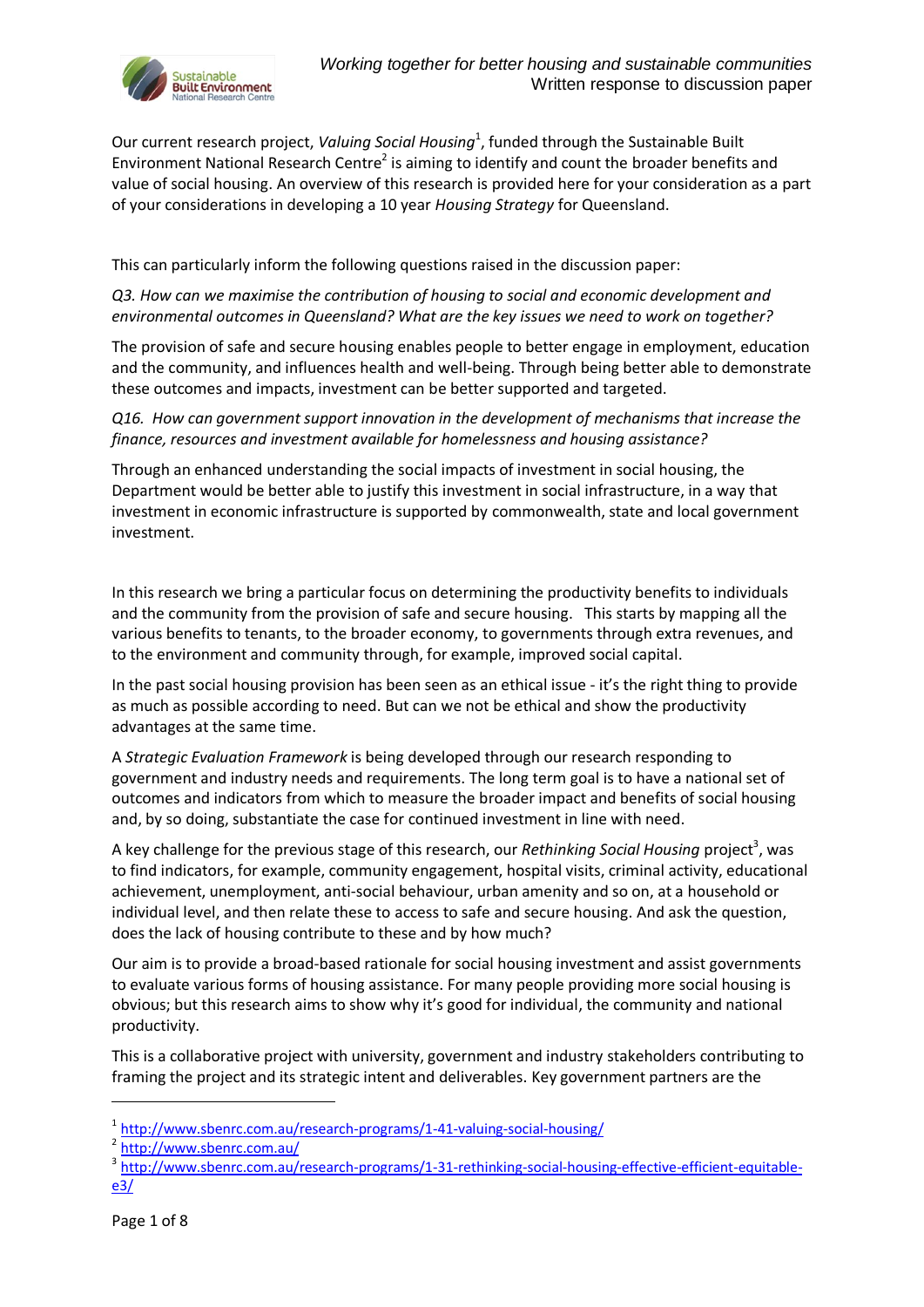

Western Australian Housing Authority, the Qld Department of Housing and Public Works, and the New South Wales Lands and Housing Corporation. In addition the National Affordable Housing Consortium is a key project partner. Both Griffith and Curtin Universities are working together to deliver project outcomes.

A key question which we are asking is how to better demonstrate the benefits and return on investment to society of providing safe and secure housing for all, through various social housing mechanisms. This is on the basis that housing is critical social infrastructure which provides benefits to society, rather than the now all too prevalent view that it is a cost to society.

### Our conceptual framework

Our research is also grounded in a conceptual framework developed early in the rethinking social housing project. The need to better articulate the benefits of social housing is being considered from a productivity focus across 4 themes:

Firstly, the benefits to individuals and families of having a safe and secure home from which they can better engage in education, employment and the community. This can lead to outcomes such as greater workforce participation and improved personal financial security.

Secondly, macroeconomic benefits can lead to productivity improvements through greater workforce engagement and increased institutional investment in social housing and increased housing construction

Thirdly, the fiscal benefits of improved engagement may lead to a stronger revenue base and less reliance on the broader support mechanisms often required by those with insecure housing.

And finally the non-economic benefits of more resource efficient housing and stronger social capital can lead to improved outcomes such as better neighbourhood relationships and reduced waste.



The challenge which exists however is how to demonstrate these benefits in a defensible way to the community and government.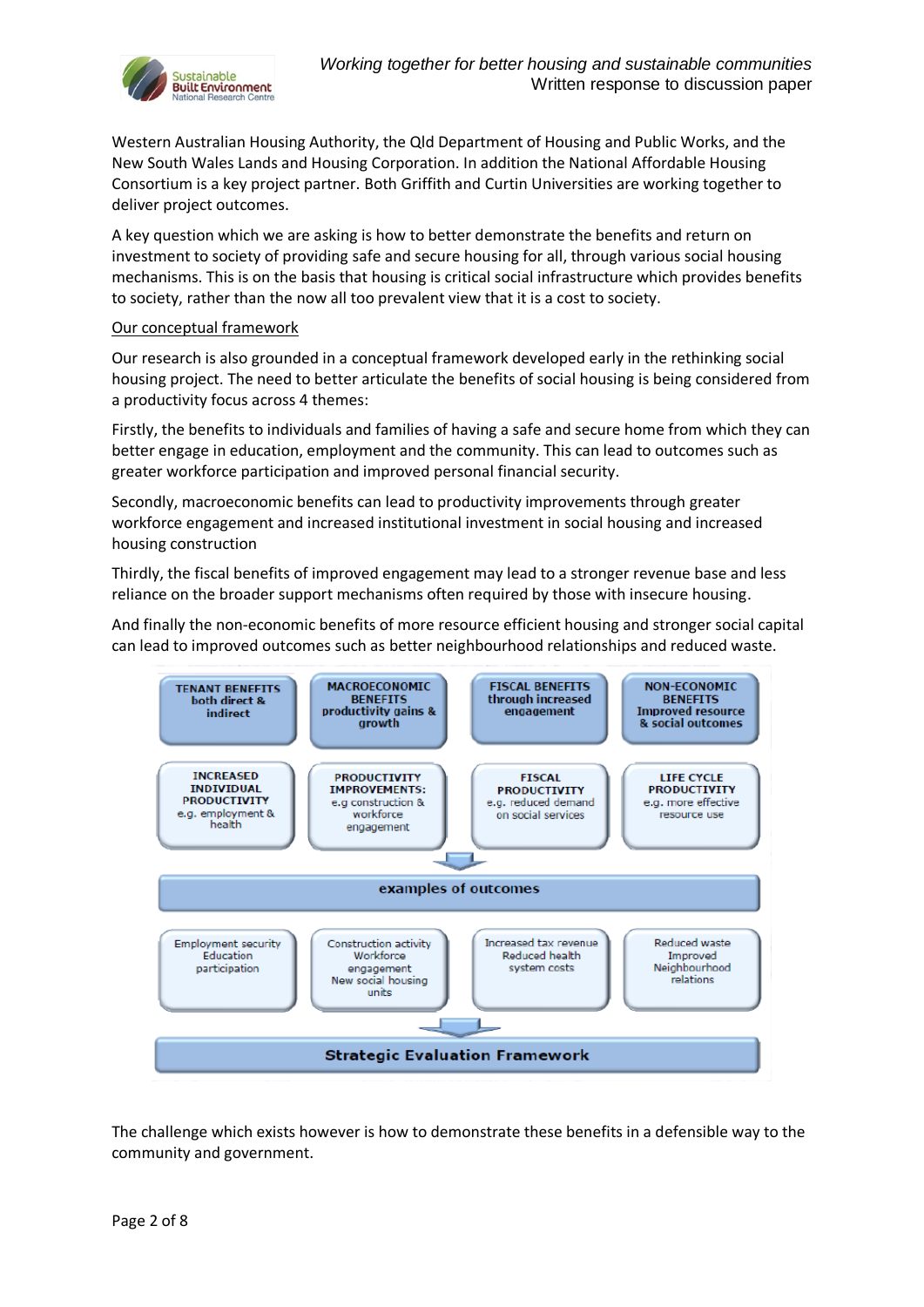

## Elements of the Strategic Evaluation Framework

There are 4 key elements in the development of our strategic evaluation framework, which we are aiming to integrate with currently evolving performance and outcomes-based delivery systems across Australia. These elements are:

Firstly, the set of broad based housing and non-housing outcomes and indicators across the 9 domains of: community, education, economy, employment, environment, health and well-being, housing, social engagement and urban amenity. These were identified from a broad-ranging review of literature and discussions with our partners. From an extensive list of over 150 indicators discrete sets can be identified for various cohorts in different locations across Australia.

Secondly, identifying the causal links or associations between outcomes and indicators so that links between safe and secure housing and better educational outcomes, for example, can be supported with evidence, and used as the basis for policy making, program delivery and budget allocations

The third element is identifying the broad return on investment for a government or not-for-profit agency in providing this housing – for example greater engagement in education leading to better employment outcomes. Identifying this return, and to whom it flows challenges current segmentation and increased expenditure in housing may provide benefits to other departments' bottom lines over time.

And finally, understanding the data that is available and which can be shared across departments and agencies to provide evidence of improvement, impact and value. This could be done through statistical analysis of past and future trends aligned with policy changes.



Exploring these 4 areas is revealing as many gaps as it is providing knowledge for policy making. Hence, what is being particularly targeted in this research is the development of strong methodology to inform future decision making.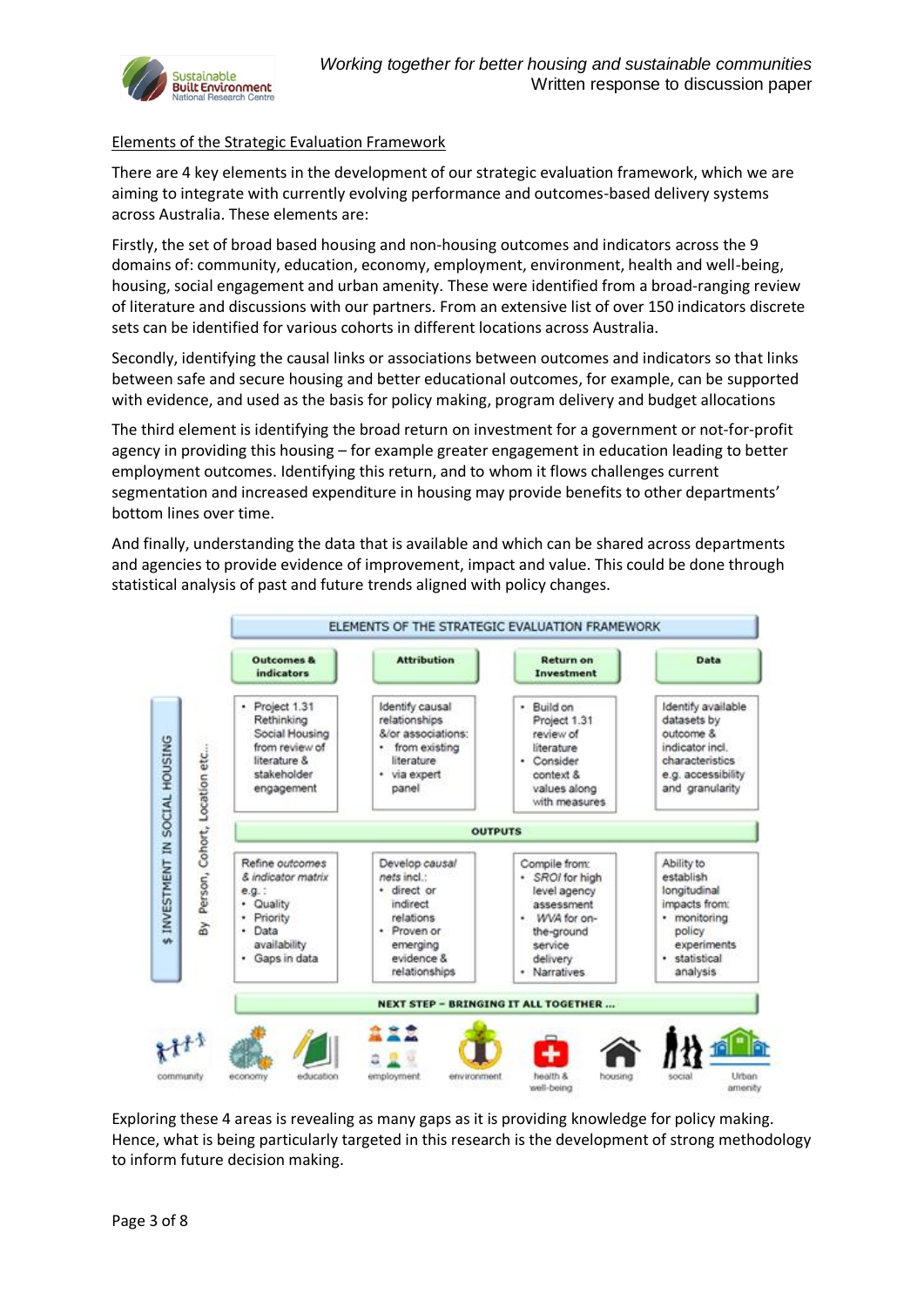

A key challenge currently being explored is how to bring all this together in a coherent and accessible manner. This slide provides the example of an increased workforce participation outcome, the indicator being a move from unemployment to employment. This would require consideration of a range of issues including:

- To what extent, if any, a move into social housing facilitated this, that is, through attribution identifying causal links or associations
- The return on investment of this change, including identifying to whom this return flows. For example the housing may have been provided by the state government, but additional taxes flow to the commonwealth government
- What data is available to provide evidence of this change and its benefits or dis-benefits over time, and for a given location and cohort
- And what is the array of productivity benefits that potentially flow from this it is not just taxes to the commonwealth, but also includes enhanced productivity and contribution to GDP, and benefits to other family members and the local community.



# Attribution

In terms of attributing outcomes to indicators a long history of method development has occurred in the environmental science and health arena which we consider can provide the methodological backbone for determining the degree of attribution between non-housing outcomes to housing provision.

Two key bodies of knowledge are being referenced in this research to build an approach to attribution:

 The Canada Mortgage and Housing Corporation research into societal outcomes of housing(Canada Mortgage and Housing Corporation (CMHC), 2010;Canada Mortgage and Housing Corporation (CMHC), 2011), and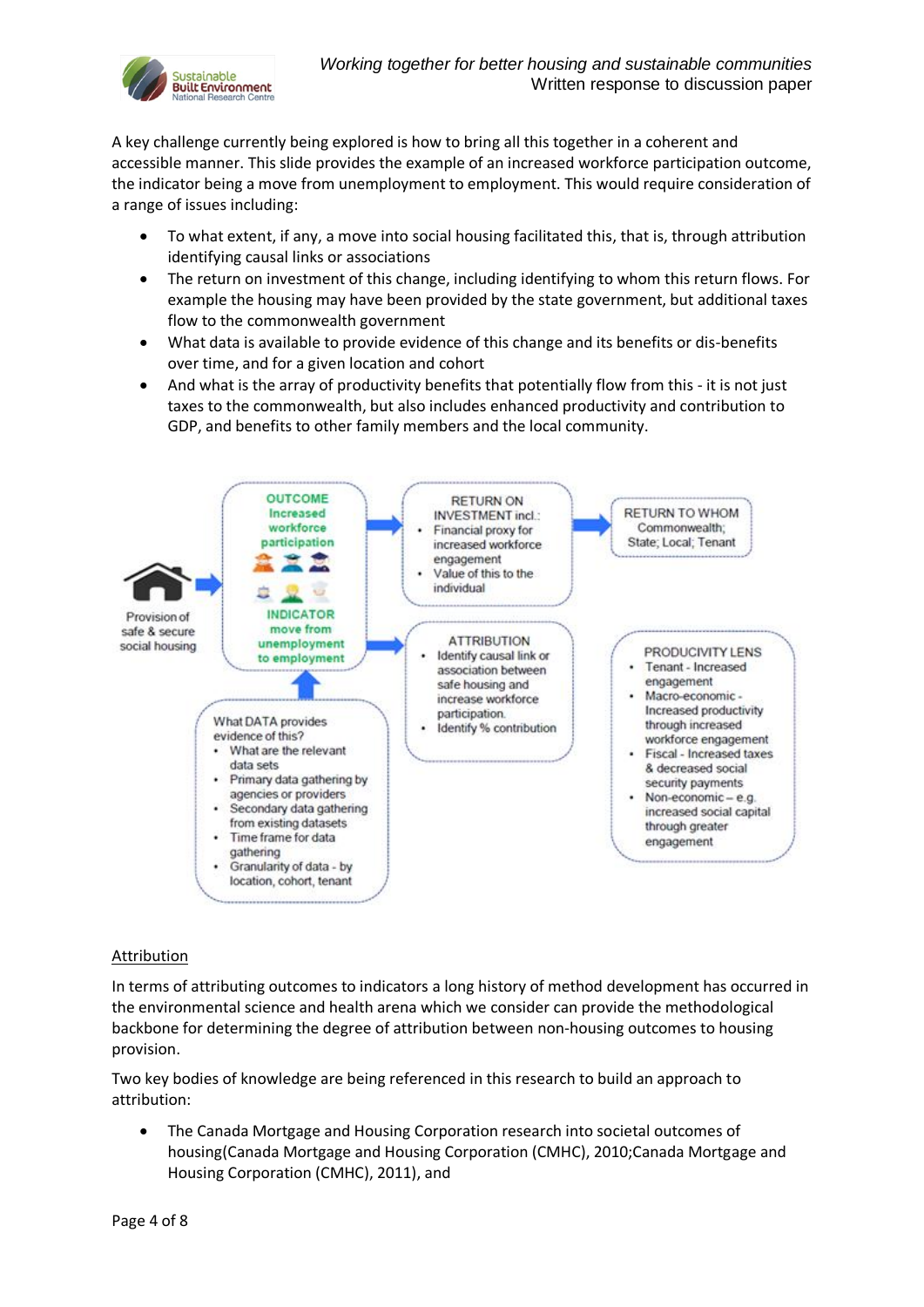

 The Scottish Government's Good Places, Better Health program (The Scottish Government, 2008;The Scottish Government, 2011a;The Scottish Government, 2014;The Scottish Government, 2014)

The Canada Mortgage and Housing Corporation identify five non-shelter outcomes areas being health, education, environment, social activity and economics. They use *causal webs* for illustrating the often complex and two-way connection housing and non-housing outcomes, with the identification of links being through building of *housing results chains* as a way of measuring the effectiveness of a housing policy outputs and outcomes. They note that the attribution problem is endemic as improvements and/or changes in outcomes can be influenced by other factors. They also note that attributing downstream and longer term outcomes to changes in housing are most likely not feasible and because of this the focus should be on immediate short-term outcomes.

The following diagram is an example of a causal web of neighbourhood links compiled from references in their 2011 report *Measuring the Social, Economic, and Environmental Outcomes of Good Housing.*



The Scottish government's Good Places Better Health program builds on the understanding that physical environments lead to psychological and physiological changes that can impact mental health and well-being, physical health, and social relationships and activities. Exposure to the environment can either be through direct contact or from a distance, for example, visiting a park or viewing a park from your window, or about the quality of your own home of those in your neighbourhood.

This program builds its methodology on a modified DPSEEA framework as developed for the World Health Organisation in the 1990's. This brings a focus onto *driving forces*, whether social, economic or political, which influence the environment; *pressures* which result from changes in environment; the *resultant state*; *exposure*; the *effects* on the individual; *actions* taken to address these factors;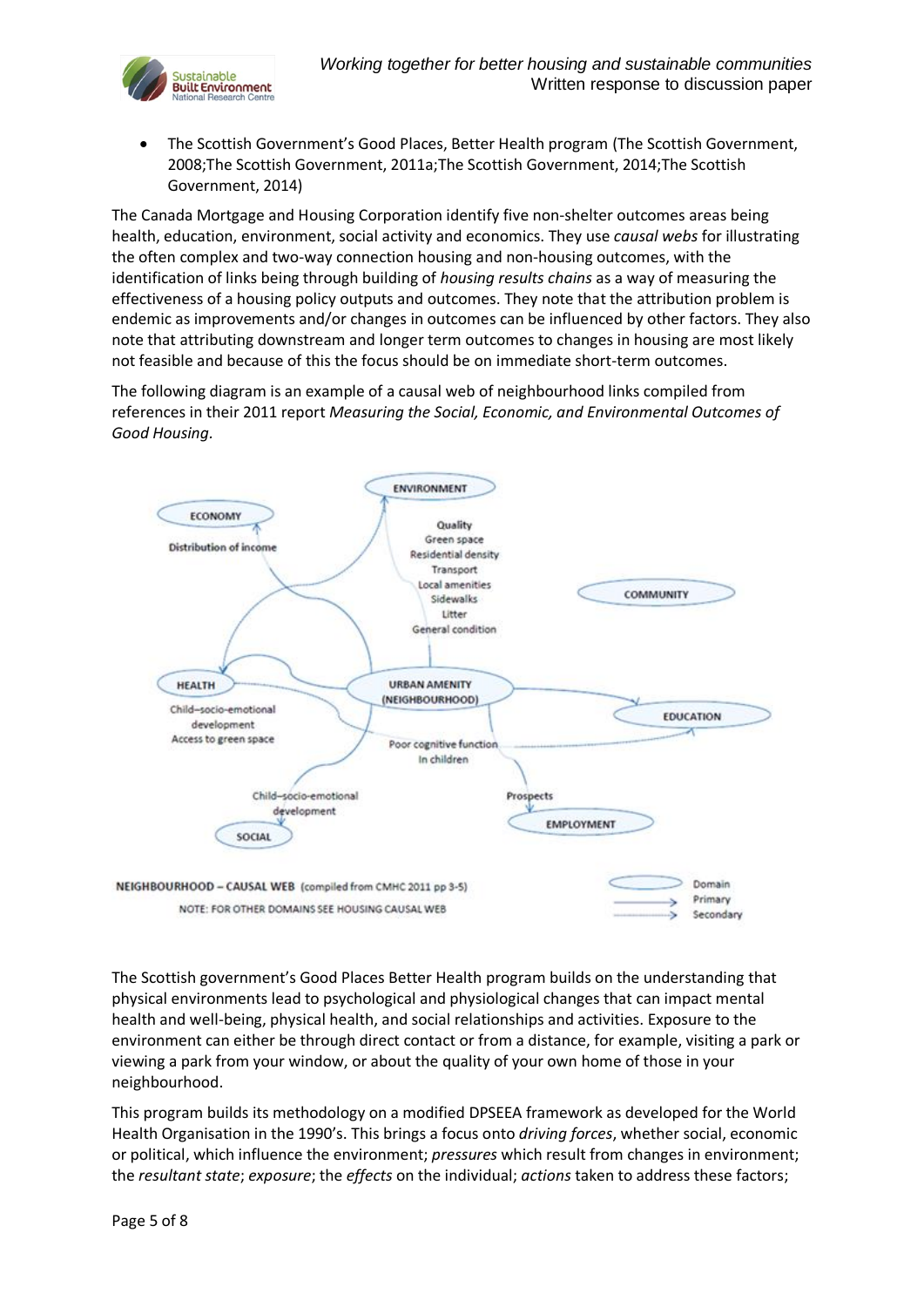

and the specific *individual context*. Using this process the Scottish Government have produced a series of mind maps and models, developed in conjunction with community and industry stakeholders, detailing the relationship between selected health outcomes, the physical environment, and other factors impacting on this relationship. The Scottish government provides workbooks on how to build mind maps and translate these into useable outcomes.

One of our next steps is to compile such causal webs for key indicators and outcomes, based on details gained from a review of literature, and then tested with an expert panel. This panel would be asked, based on their expertise and knowledge, to consider if an association exists, their level of confidence, and the quality of evidence which supports this view. The level of agreement would then be identified. The next step would be to consider the percentage attribution to each outcome.

### Exploring return on investment

We have also investigated what methods exist to establish return on investment beyond the strict financial. Several methods were reviewed of which we are considering two in detail, with the potential to use them in a layered approach to better articulate benefits. These being: social return on investment and well-being valuation analysis, both developed and implemented in the UK in the past decade.

The SROI methodology (The SROI Network (now Social Value UK), 2012) is also being used in Australia at a departmental or agency level. This method aims to calculate the \$ value of social impact compared to cost of benefits. Once the scope of the assessment is determined, an impact map is established identifying relationships between inputs, outputs and outcomes. Data is then gathered to show whether outcomes have happened. Changes that would have happened anyway or are a result of other factors are then eliminated from consideration and the SROI financial proxy is calculated, by summing the benefits, subtracting negatives and comparing the result to the investment. Sensitivity analyses are also conducted at this stage.

Evolving only recently, the Well-Being Valuation Analysis approach (Trotter et al., 2014) draws upon both the SROI method and traditional cost benefit analysis. Developed specifically for measuring the social value of housing associations in the UK, the method emerged in response to the perceived lack of appropriate tools for quantifying social value on a sector-wide scale. This approach can help demonstrate the benefits as perceived by the individuals involved through assessing self-reported well-being. Essentially, the approach estimates the impact of a good or service on people's subjective well-being, and then uses these estimates to calculate the exact amount of money that would produce the equivalent impact.

Whilst the need for establishing financial proxies is essential for demonstrating return on investment for strategic and budgetary purpose, the limitations of quantitative methods alone needs to be considered. Emerging research reveals concerns regarding the ability of such methods in isolation to fully account for broader social benefits. Using a combination of information from diverse sources, including qualitative case studies and surveys to in effect triangulate impact, is also being considered.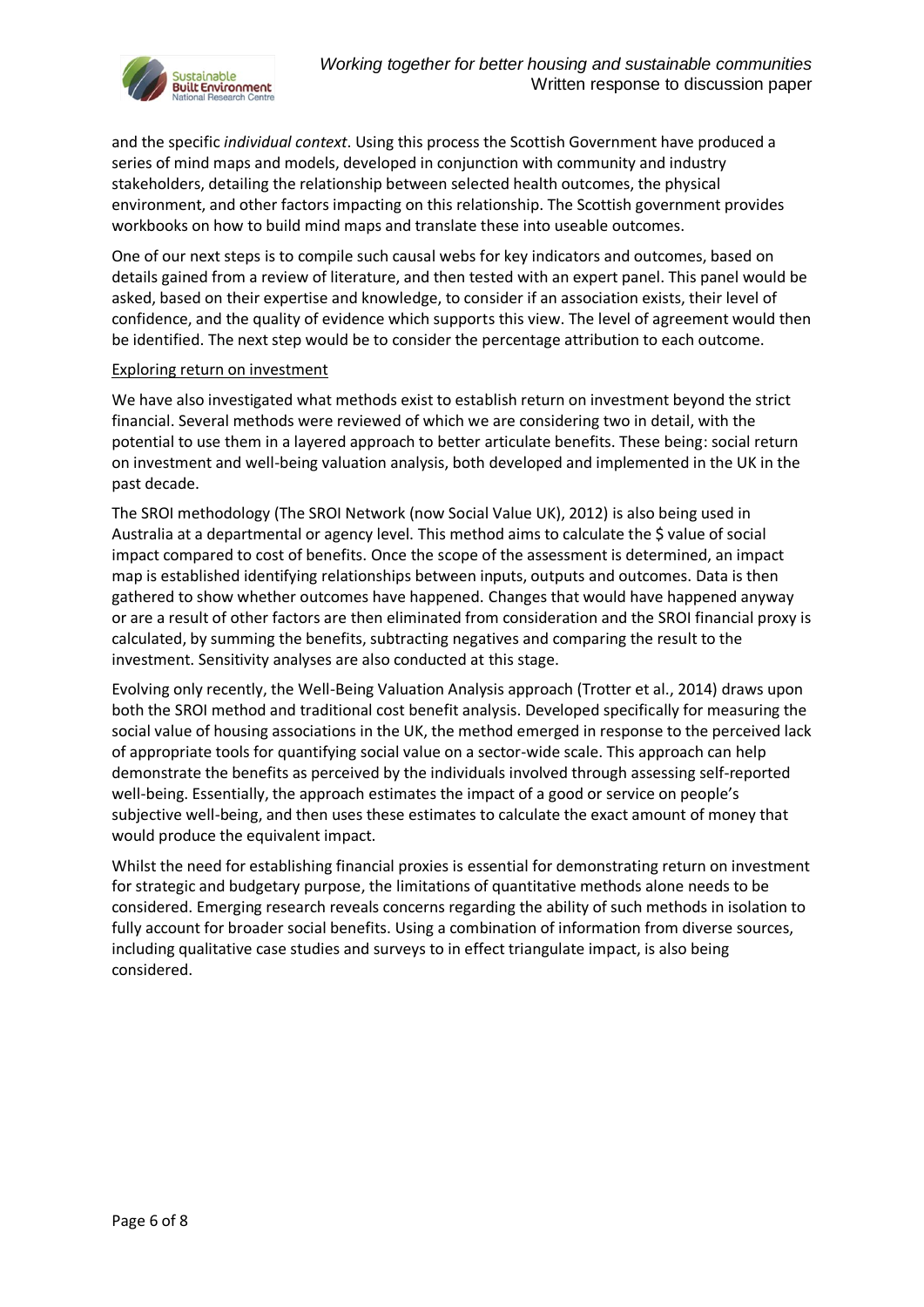



In a social context, the concept of value also needs to be considered in its many dimensions beyond the financial to the moral and the ethical. For example, the *value* of a home or a local park to different individuals, depending on their life experience and position, will vary and thus appreciating this further dimension of impact is necessary. McCreless and Trelstad from Root Capital<sup>4</sup> note the need to better understand the nature of the impact on each person; the scale of impact, that is, the number of people affected; and the depth of impact or the intensity of change experienced (McCreless, 2012). And thus we add the third layer, of appreciating individual narratives, to further build an understanding of the broader benefits of safe and secure housing.

### Data

Key questions to be addressed in terms of the data element of the framework include: (i) what data is available to inform the framework; (ii) what the data tells us about housing impacts on nonhousing outcomes – whether historic, current and future; (iii) what data gaps exist; and (iv) what avenues are there to fill these gaps and credibility of doing so - time, costs, ethics and the like.

A literature review is being undertaken of comparable studies to understand what types of data have been drawn upon to measure similar indicators. In addition, interrogation of existing data repositories will occur to identify relevant datasets and a stakeholder workshop will be held to consider data suitability against the research question, the nine domains and partner organisation needs and capabilities. Our government and industry partners will be asked to review and assist with the collation of appropriate datasets, which will lead to the identification of gaps in this data.

Datasets will be required across a broad range of fields. For example for the compilation of the Social Value Bank in the UK<sup>5</sup>, to enable community housing associations to undertake Well-Being Valuation Analysis previously mentioned, four key datasets were used:

- British Household Panel Survey with a focus on social and economic changes in individuals and households which has been gathering data since 1991
- Understanding Society a UK based longitudinal study of 40,000 households

1

<sup>4</sup> <https://www.rootcapital.org/>

<sup>&</sup>lt;sup>5</sup> <http://www.hact.org.uk/social-value-bank>